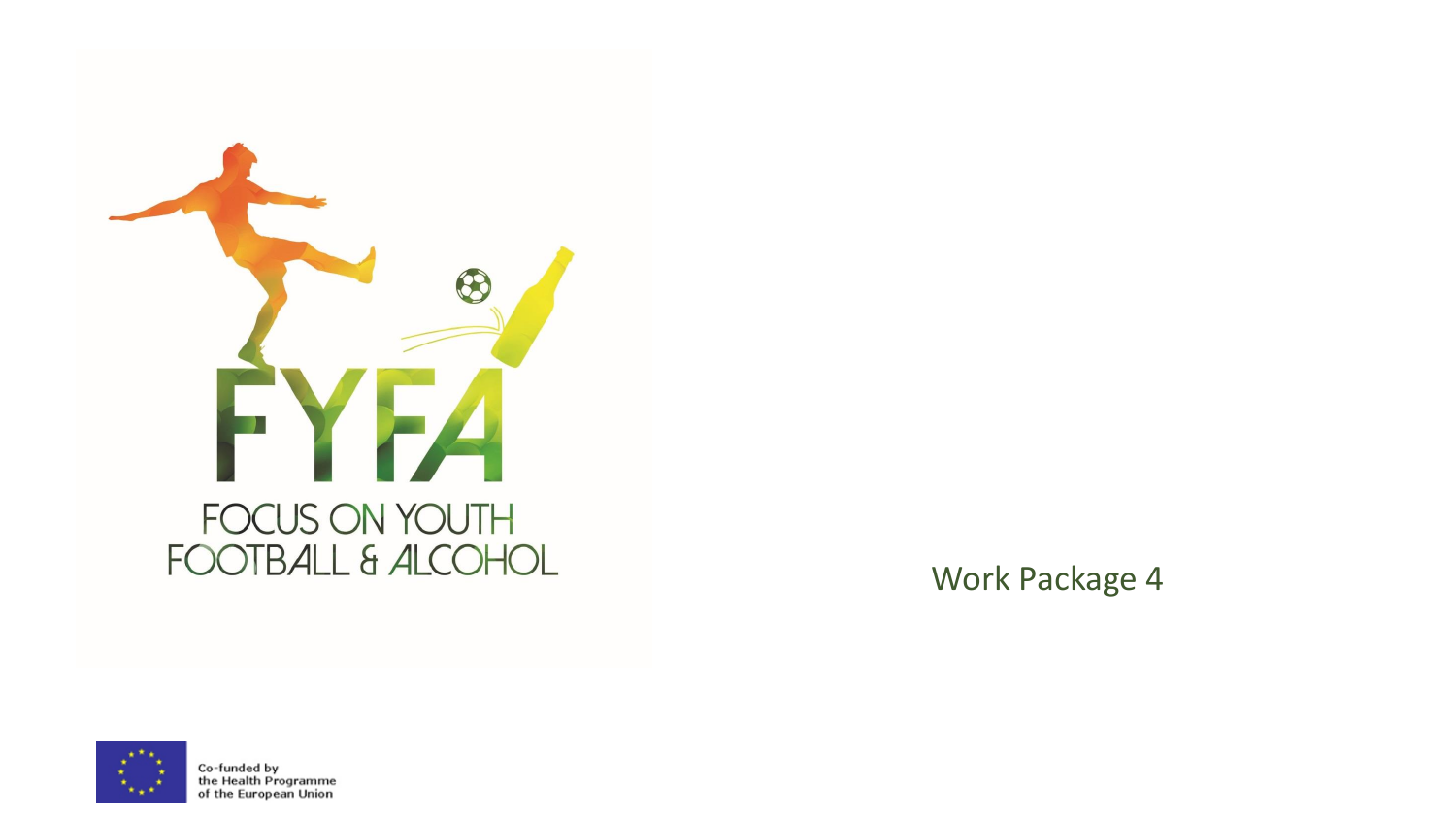

- To review international policies and practices related to young people, alcohol, marketing and sport at an international level.
- To capture evidence about effective practice in reducing harms.
- •

•

• Interviews relevant stakeholders.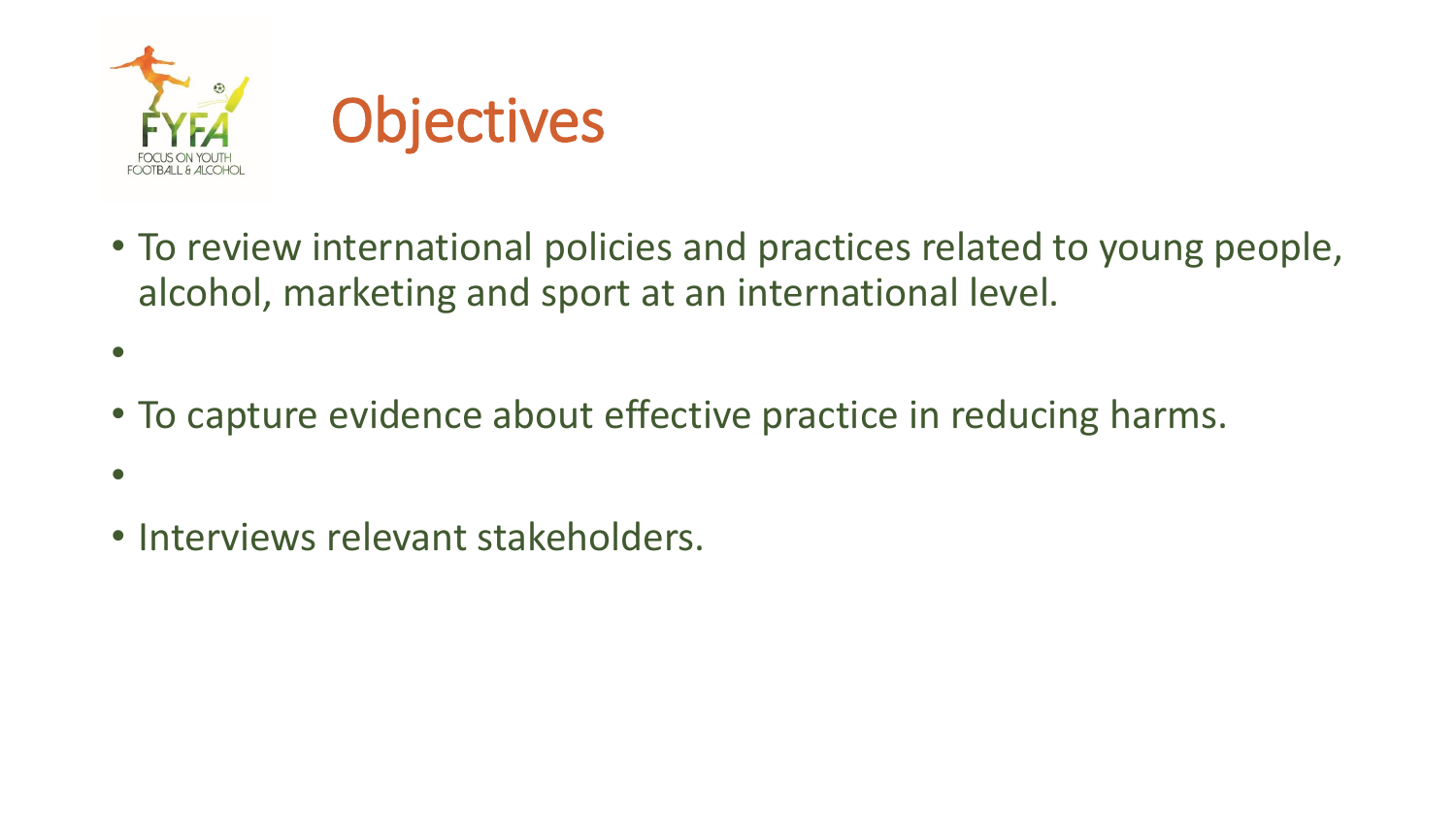

- Literature Review through ProQuest platform, Google Scholar and HealthyStadia.
- Analysis of 135 International Sporting Bodies Websites.
- In-depth search of 36 International Federations.
- Interviews and questionnaires with 10 International Bodies.
- Thematic Analysis.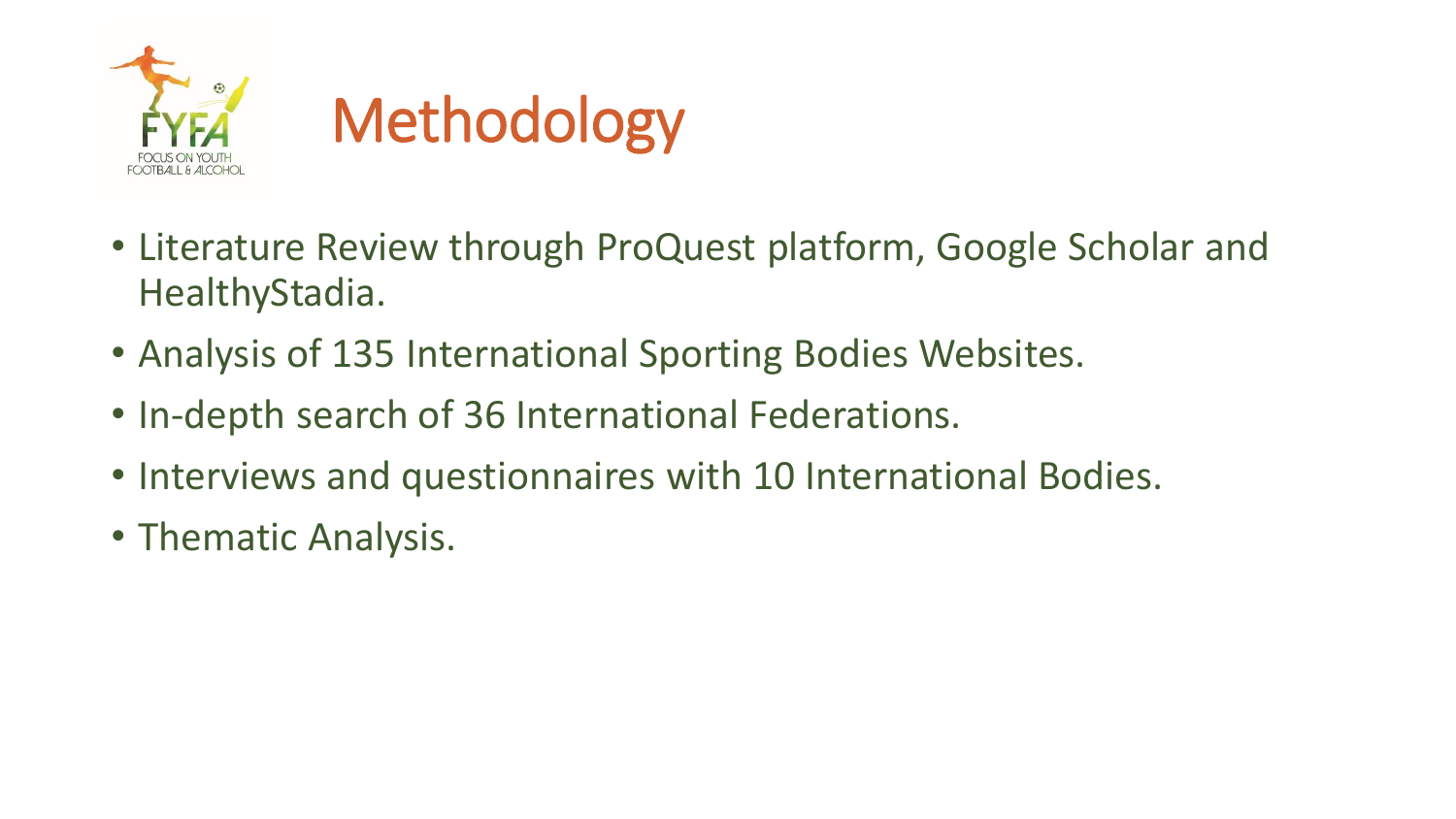

- Analysis of websites means that not all information is available.
- Research reliant on participants taking time, convenience sampling.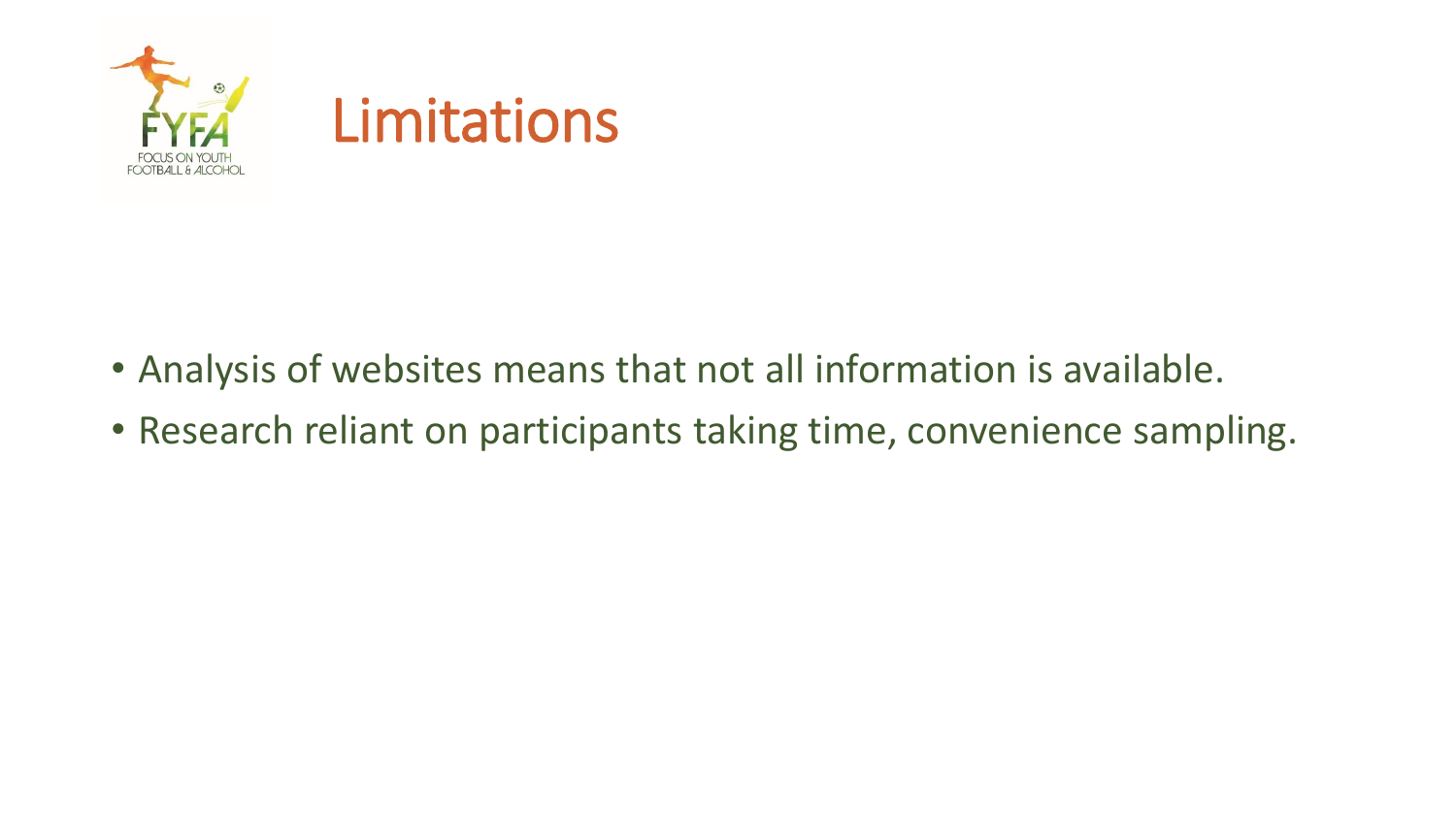

- Higher levels of risky consumption of alcohol in student athletes in comparison to the general student population (Kingsland et al. 2016).
- Higher levels of alcohol consumption = higher odds of aggressive and anti-social behaviour (O'Briena et al. 2018).
- However, **sport has a positive influence on young people's health**  and can be a way of achieving social inclusion (Morgan and Parker, 2017; Lubens et al. 2016).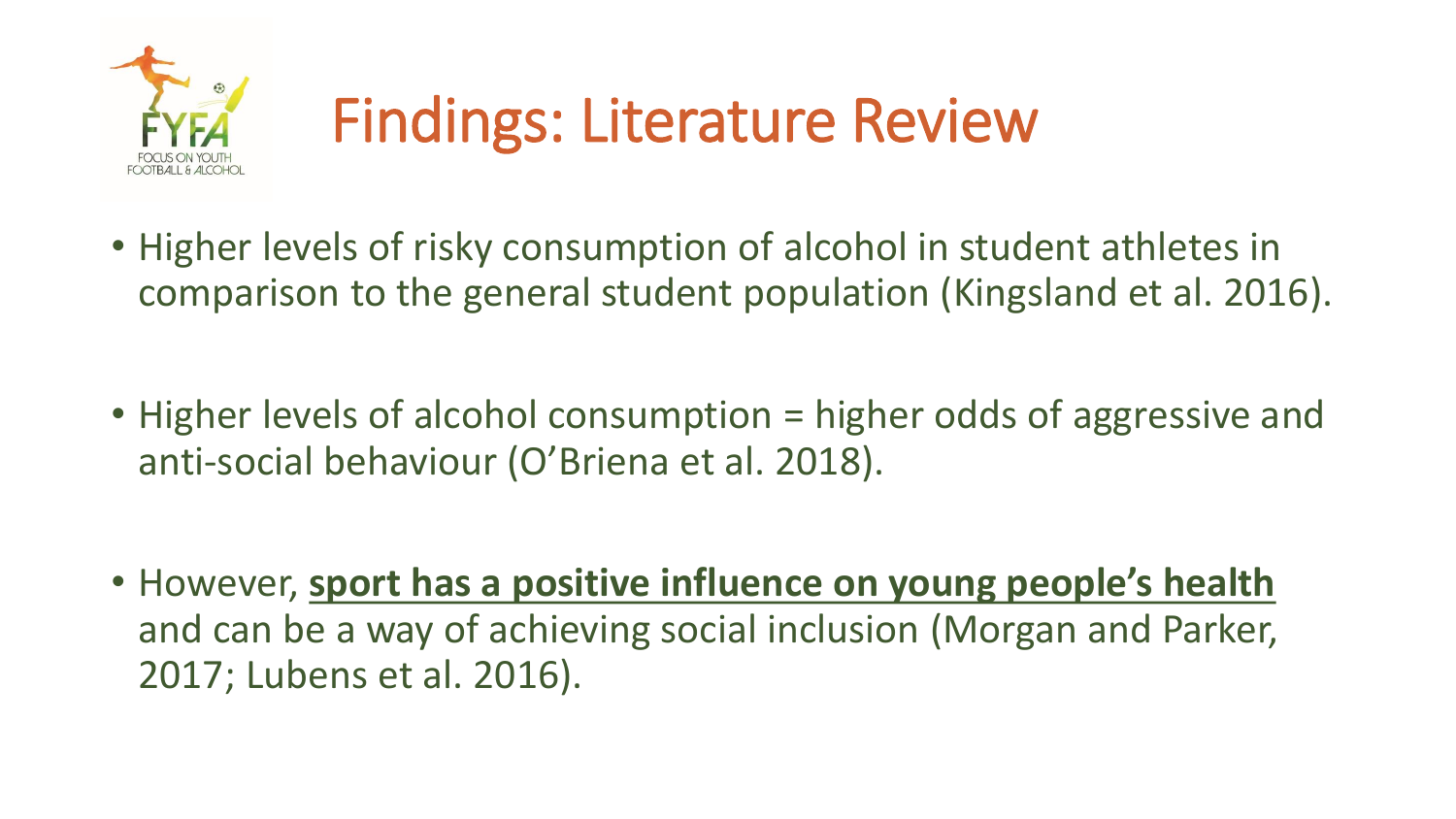

- Global alcohol sponsorship \$6 billion (Fenton, 2018). FIFA brought in \$1.45bn from sponsors for the Russia World Cup (Wilson, 2018).
- Budweiser and AB InBev reported highest sales of beer in stadiums in this World Cup.
- Regulation of alcohol sponsorship is inconsistent and bans are circumvented by the alcohol industry (Alcohol Concern and Alcohol Research UK, 2018; Purves et al. 2017; Eurocare, Institute of Alcohol Studies and University of Monash, 2015).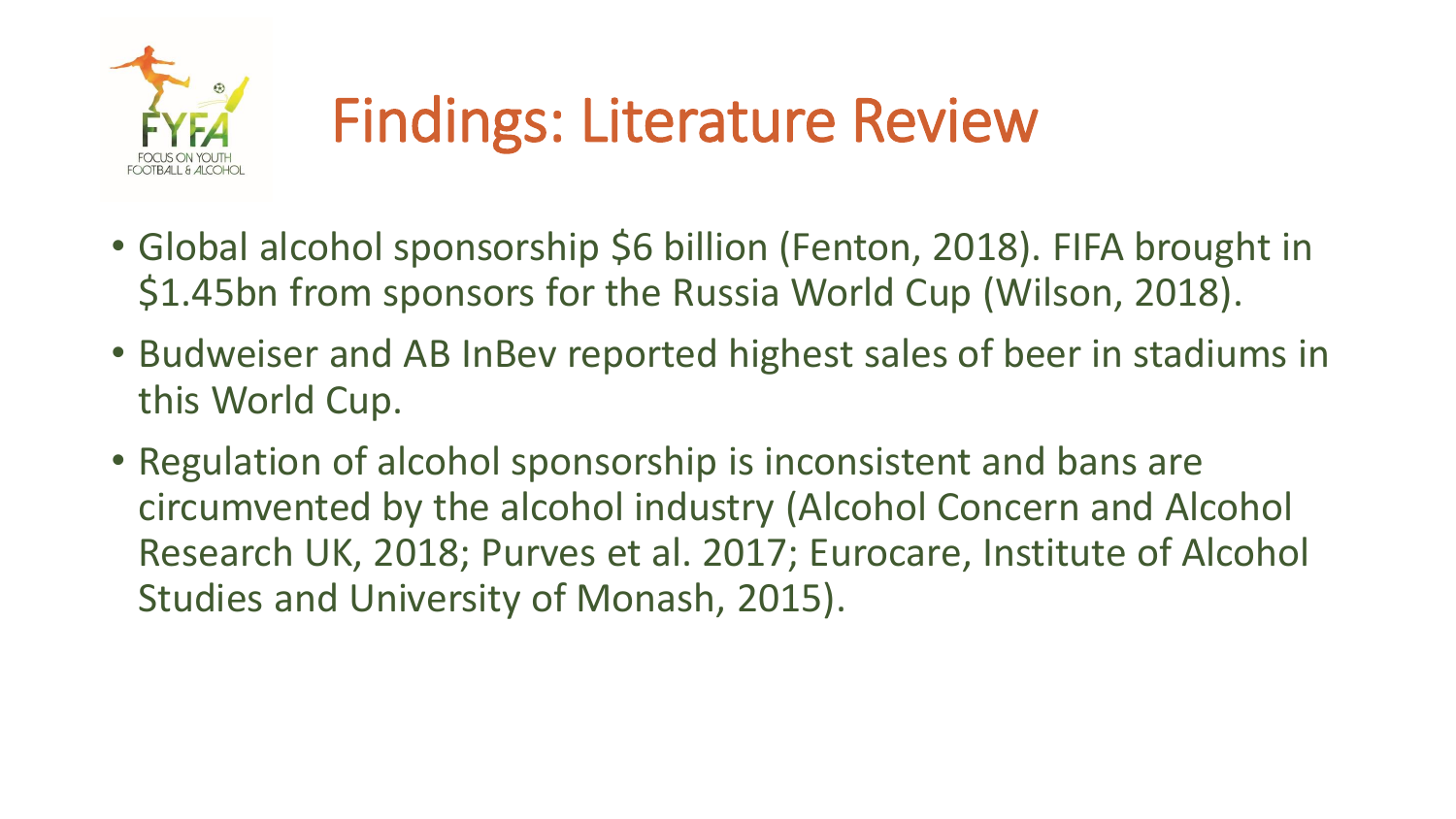

# Findings: International Sporting Bodies

- Of 36 federations, 13 had 'no policy', 21 either lax (unclear) or 'situational' on young people and alcohol, but doesn't necessarily mean no affiliation e.g. rugby and Heineken.
- Aquatics and the Luge, only federations where alcohol advertising is prohibited.
- FIFA, World Rugby and UEFA key message is that alcohol use should be moderate and is a personal choice.
- Positive developments by FIFA, UEFA, SportandDev, Olympic Committee, Commonwealth Games Federation. Sport as a means to further education, health, development and even peace. E.g. Homeless World Cup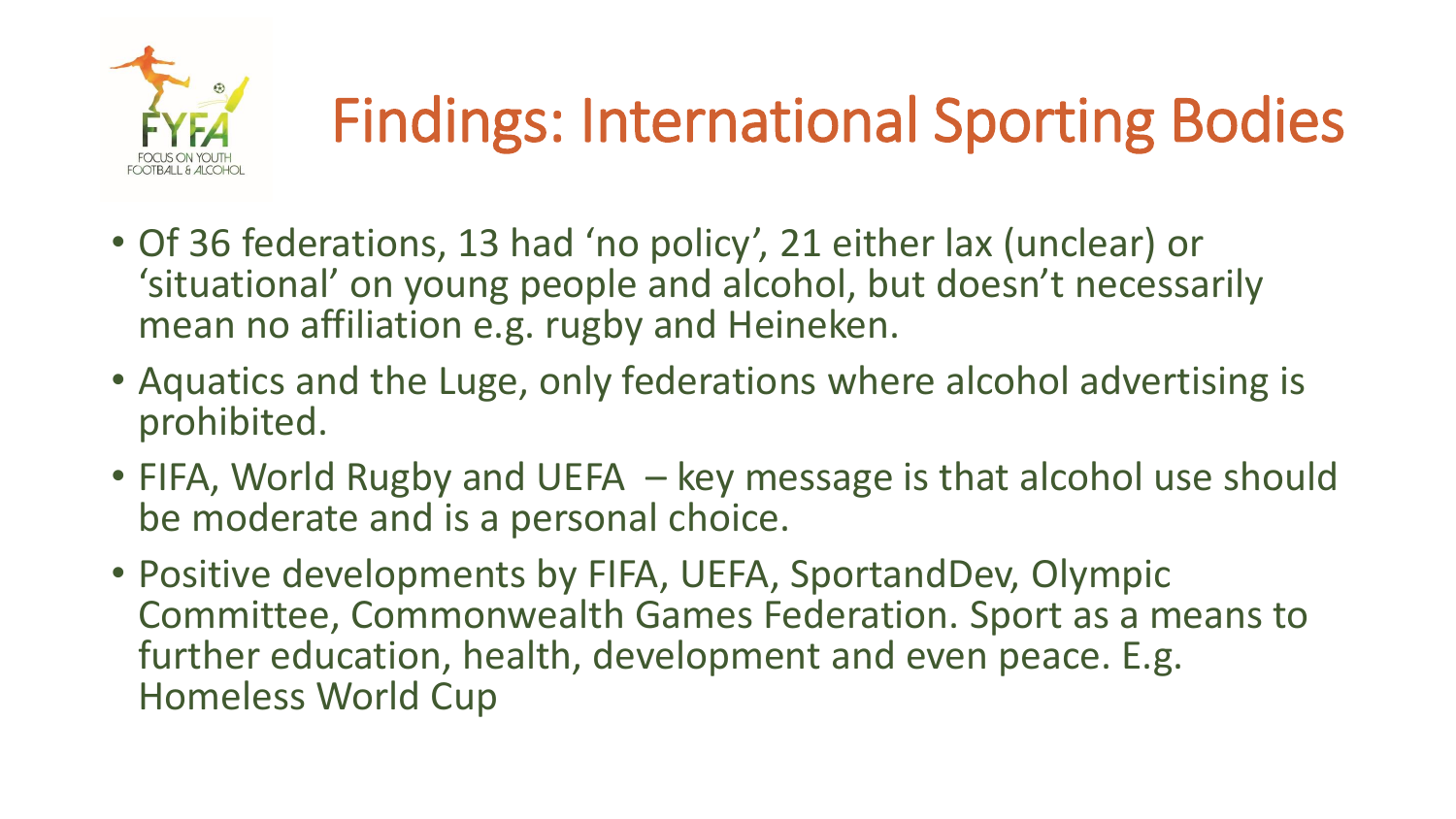

#### **Is reducing alcohol related harm to youths a priority of international sporting bodies?**

*Alcohol is a sub sub sub subject in all this, activities are not focused on the subject since we work on other issues at the moment, such as: match fixing anti-corruption violence or promotion of physical activities.*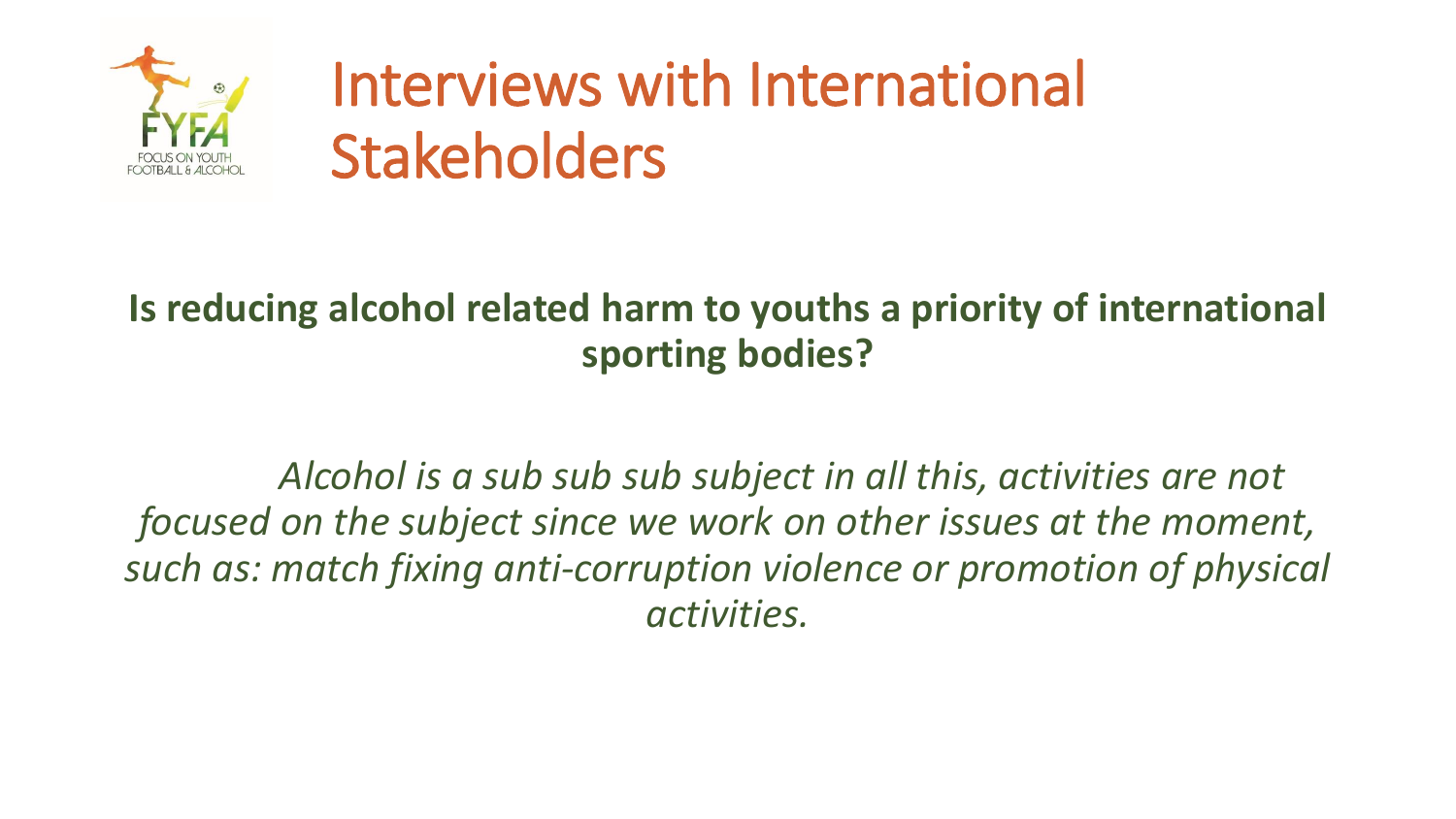

#### **Are there any specific policies or programmes, which aim to tackle alcohol use, and alcohol related harm for children and young people?**

- Alcohol is illegal until 16 or 18 depending on the country.
- UEFA's change in 'Rule 36' and Healthy Stadia's concerns, but also two-tiered system at any rate.
- Good practice is patchy e.g. 'Side Step' in UK and 'Trainer Plus' in Berlin.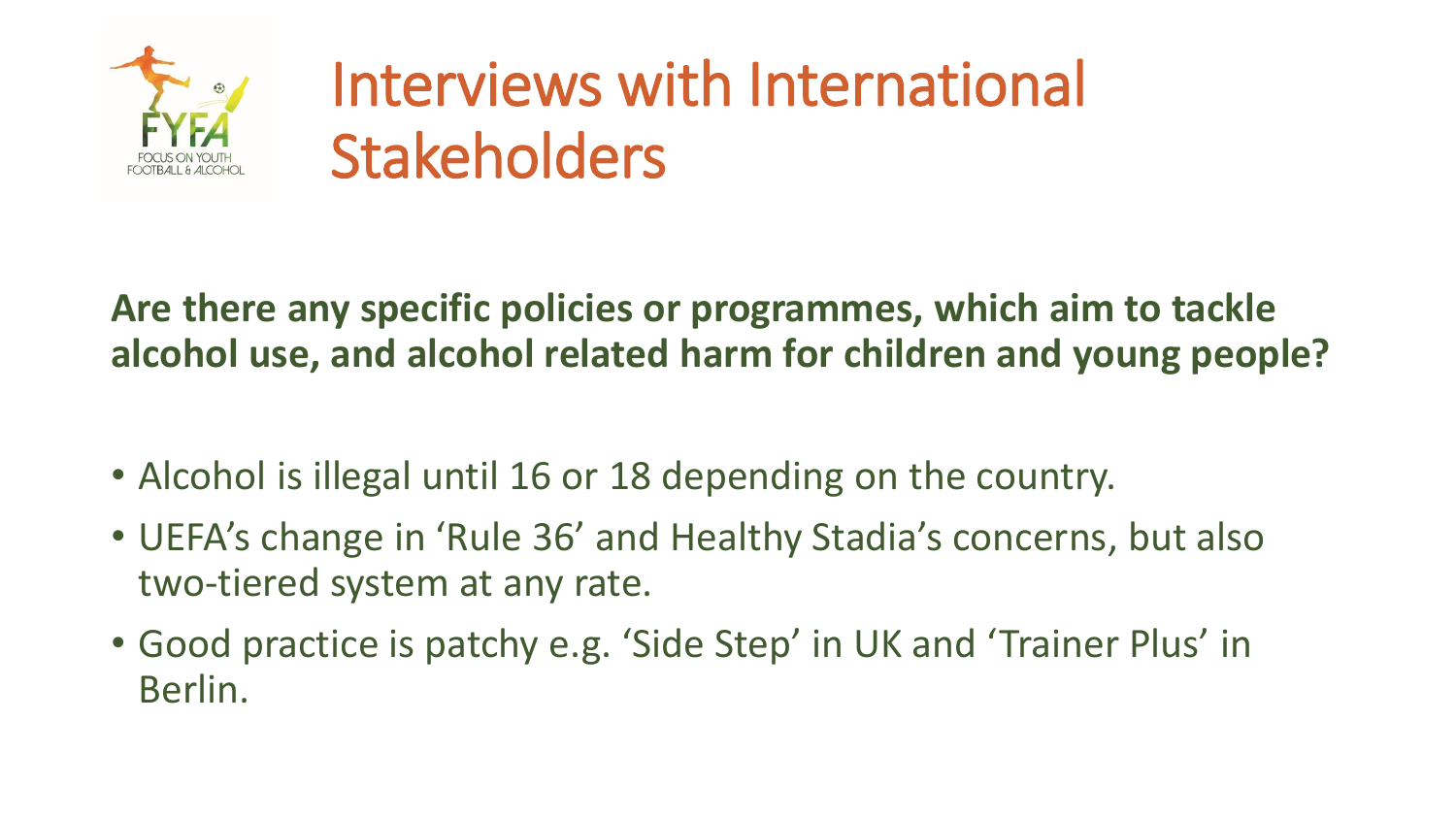

**What do you think are the biggest challenges to implementing policies and programmes to reduce underage drinking and/or alcohol related harms to youths at an international level?** 

#### • Money

*I think it is a difficult topic because the main sponsors are alcohol and this makes it difficult to focus on policies that tackle alcohol problems. It is difficult to balance the needs… professional games rely on revenue from alcohol marketing, sponsorship, and sales of alcohol products in the grounds. (P1)*

• Macho Culture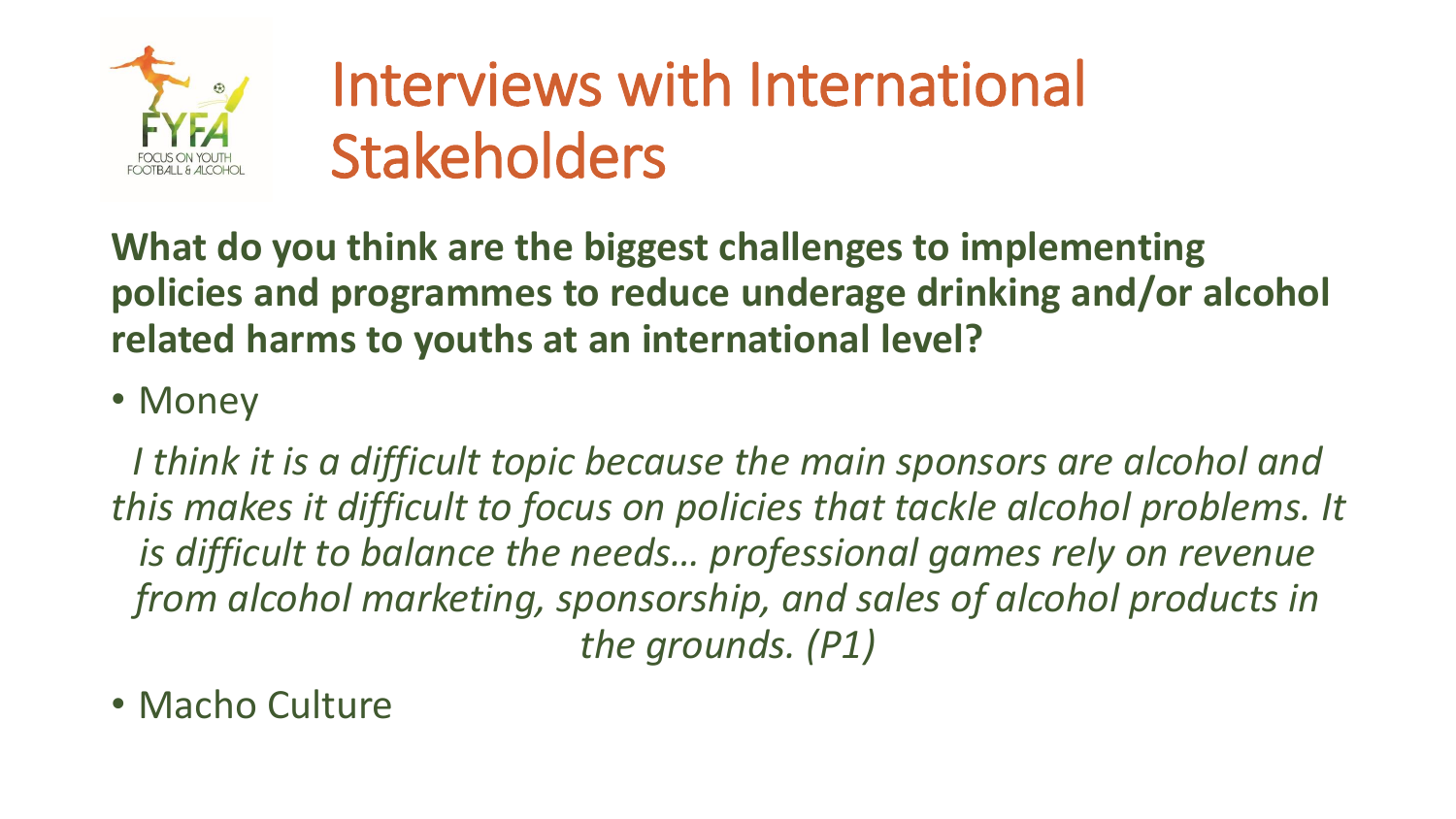

**What would help support the implementation of policies and programmes that aim to reduce underage drinking and/or alcohol related harms to youths at an international level?**

- Campaigns educating about the dangers of alcohol
- Responsible partnerships? E.g. Scotland's Women's Football Team
- Education and making everyone aware of the role they play
- Regulating the sale of alcohol.
- Make non-alcohol drinks more attractive.
- Serve low strength alcohol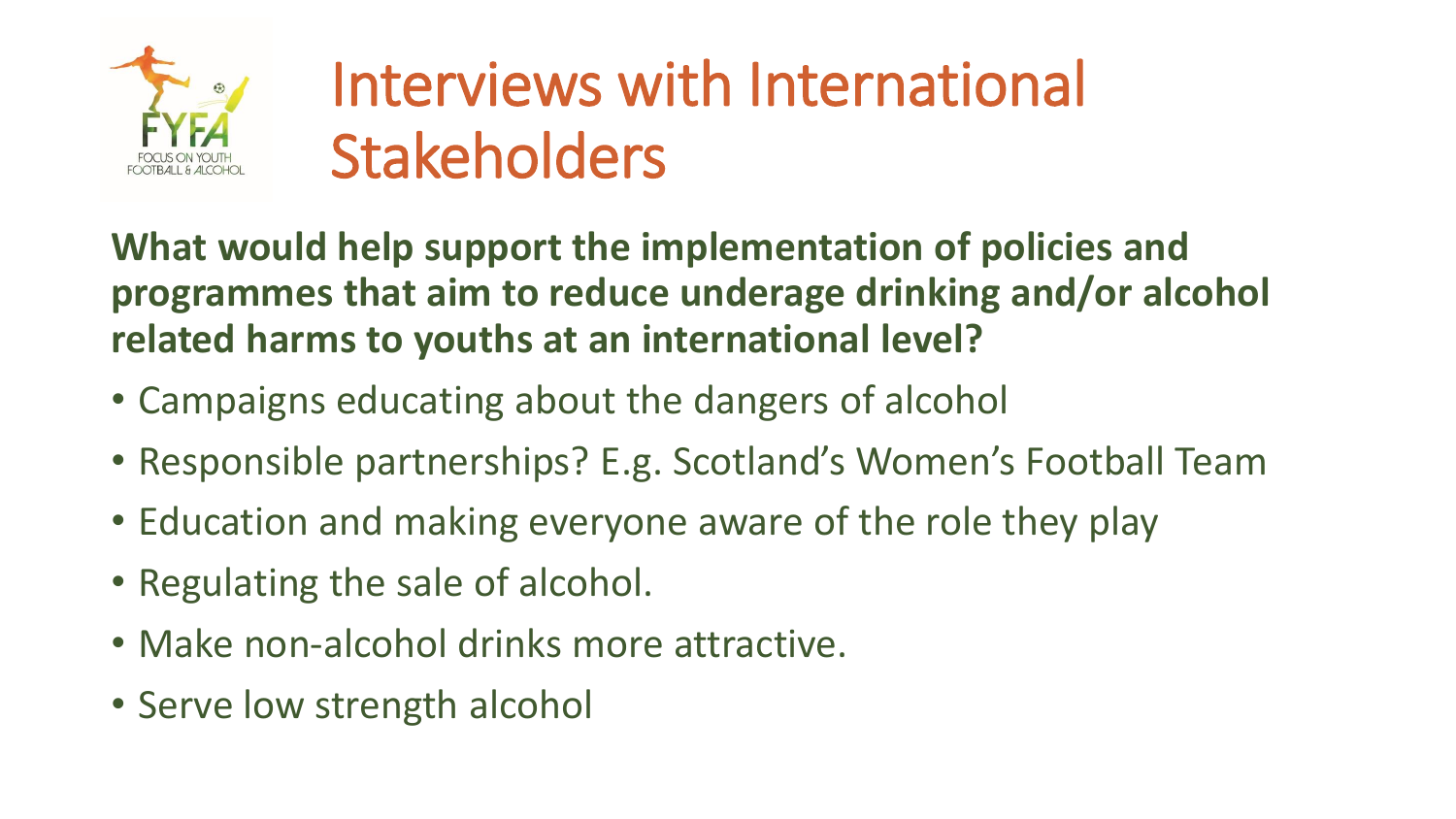

## Sport and Alcohol- a natural affinity?

- Alcohol and football are like two peas in a pod for many fans, who seemingly cannot imagine attending a match without a beer in hand Dun (2014: 186).
- Despite the research about the negative impact links between alcohol and football strengthened. E.g. Russia and Qatar lifting bans for the World Cup, UEFA's change in stance.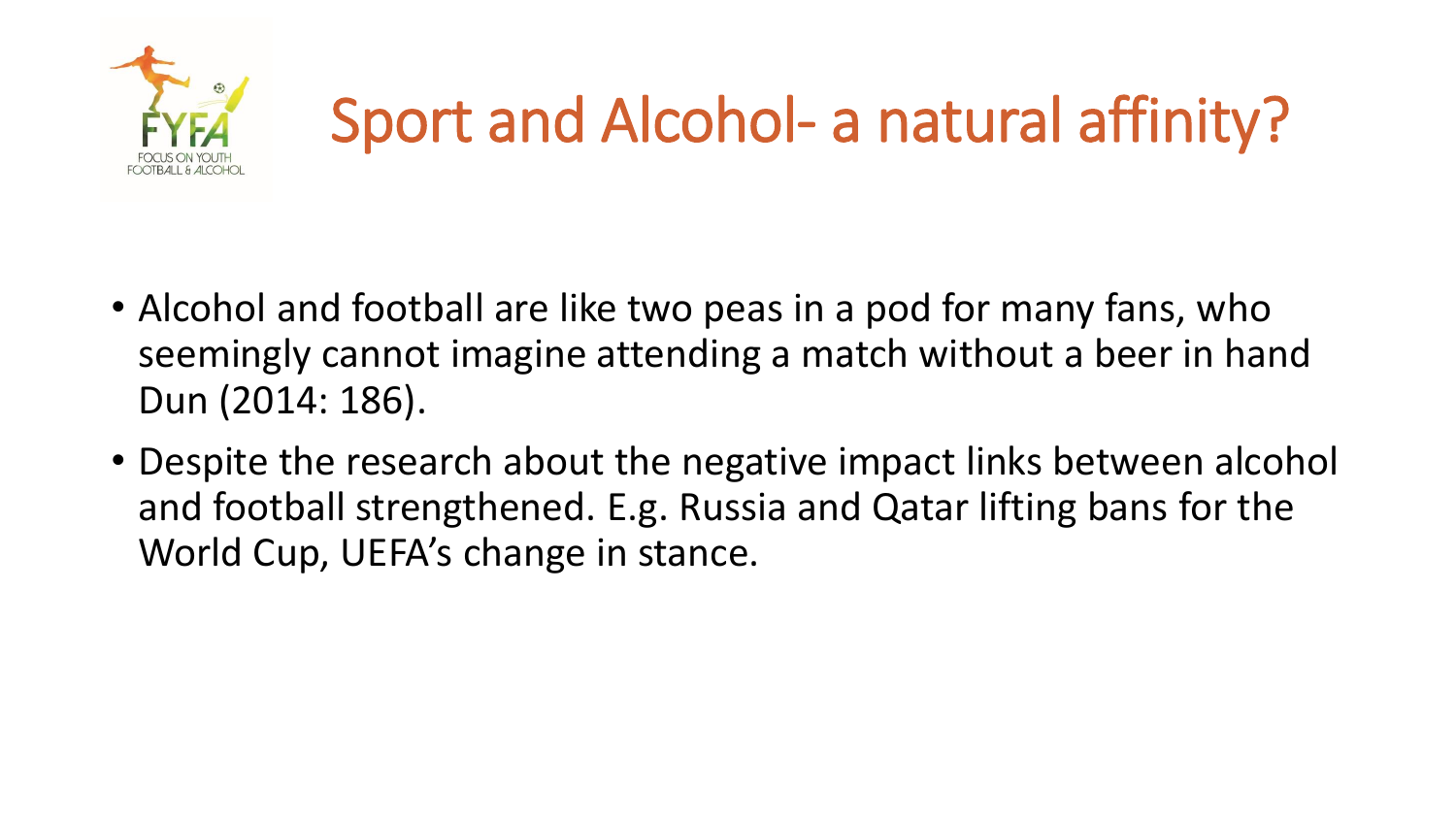

- WHO (2018):
- 'Marketing and sponsorship of health-harming products has no place in sport.'
- Yet, video campaign targeting World Cup football fans produced by WHO, Ministry of Health of the Russian Federation and the 2018 World Cup Russia Local Organising Committee did not mention alcohol at all.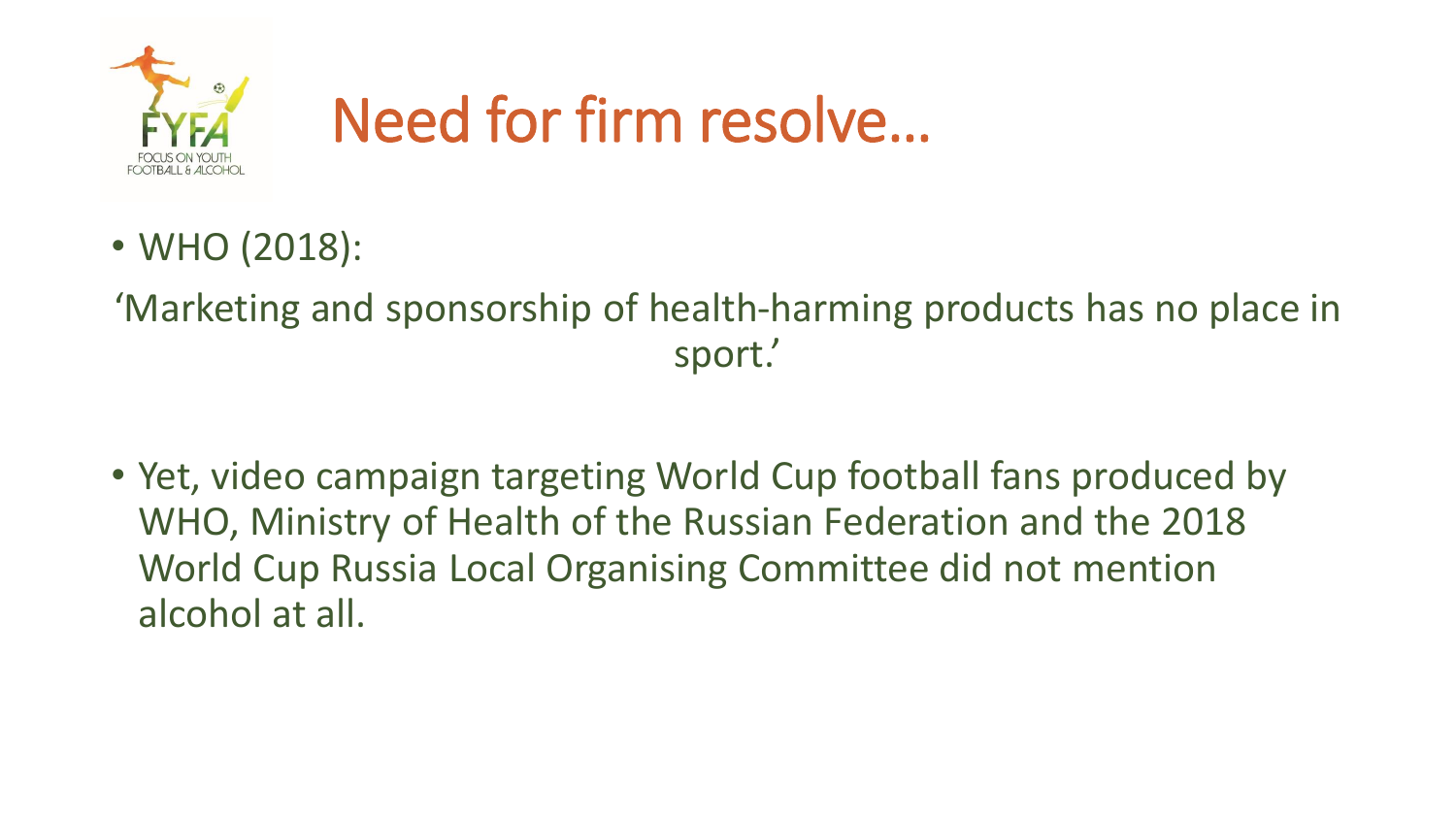

- Under-researched area and this review provides unique insights.
- Of 36 sports federations, only Aquatics and the Luge have prohibited alcohol advertising.
- Regulation of alcohol marketing and sponsorship within football is really reliant on industry self-regulation, with bans circumvented by the alcohol industry.
- Alcohol and sport financial partnership.
- Sport can be a hook for change and has a positive impact, but this is compromised by this partnership.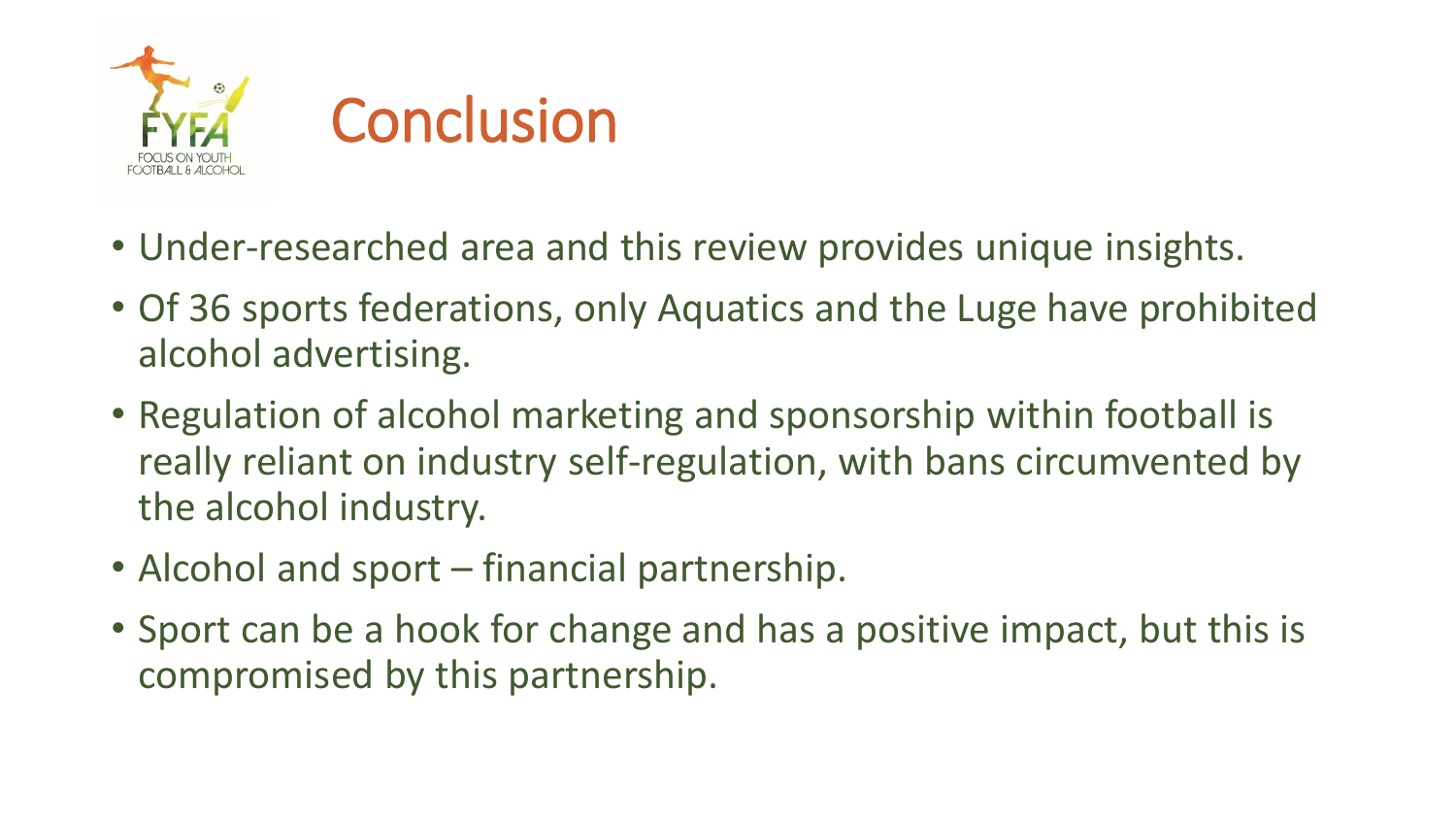

- There is a need for the evidence base on this area to grow and for countries where there are bans in place to enforce them fully.
- This is about more than finances, this is about appealing to Governments to enforce bans and to international sporting bodies to be more responsible, and recognise the influence they have on young people.
- **Sport can be a powerful tool for the positive and that includes the messages it decides to promote.**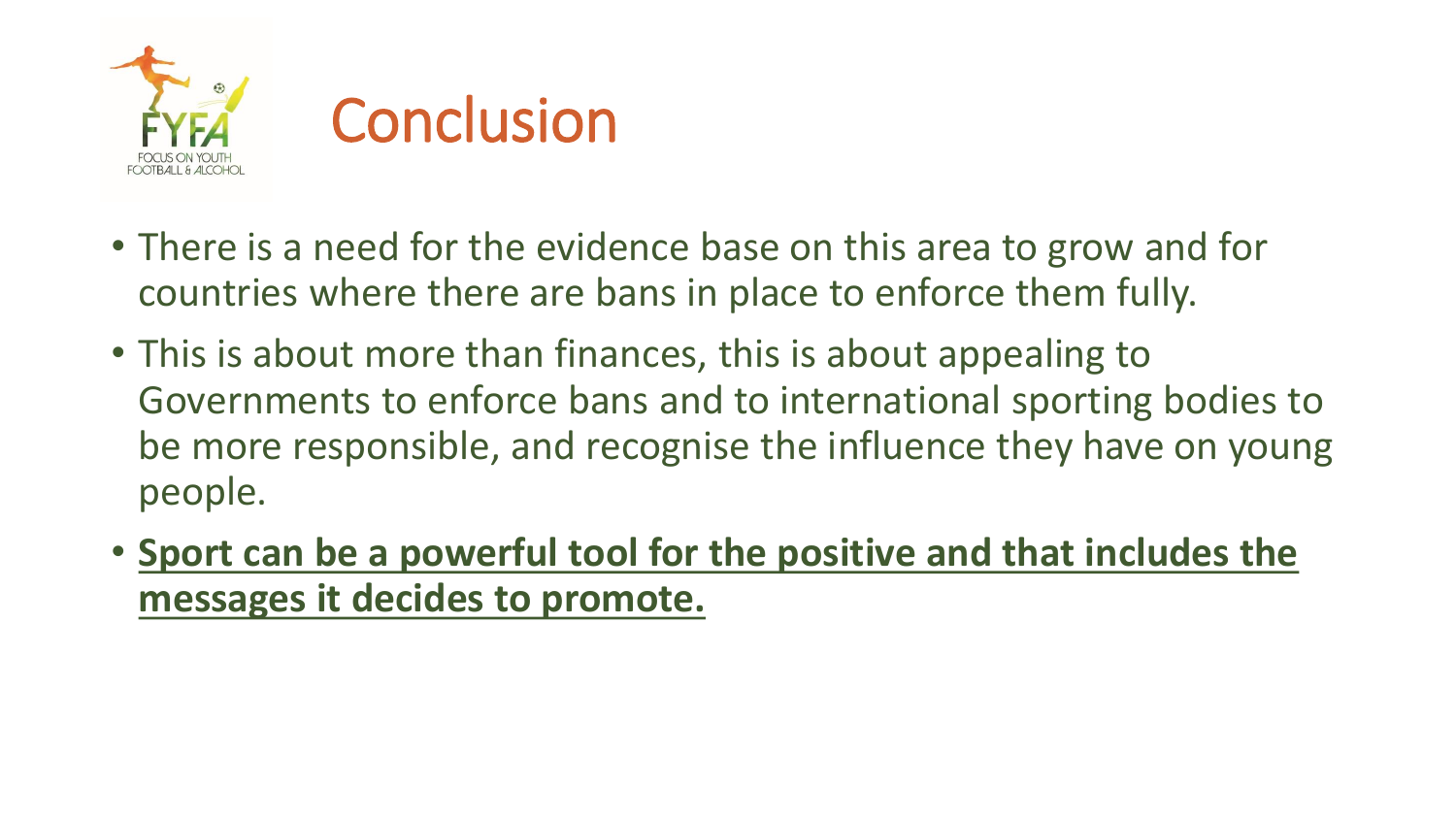

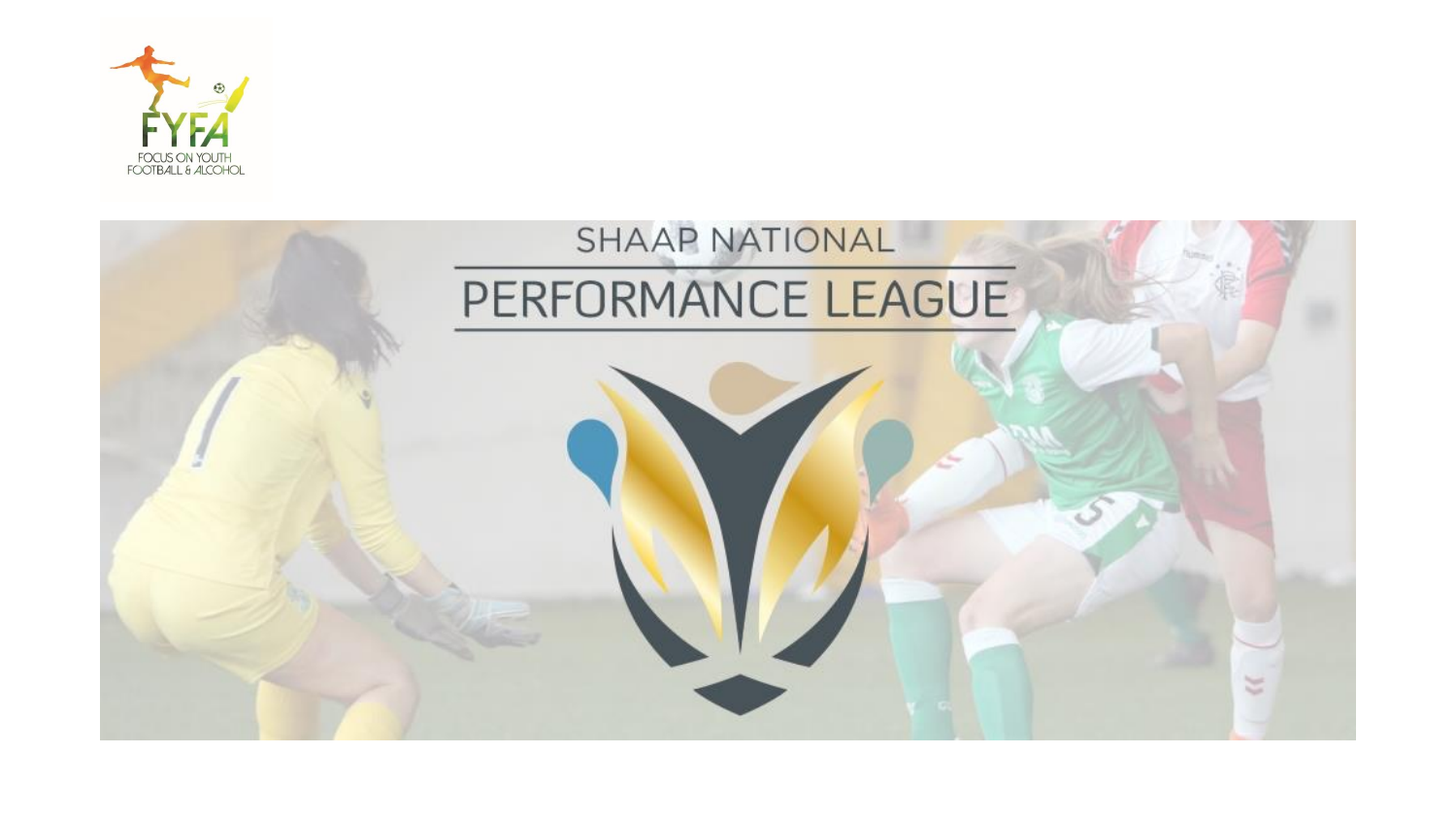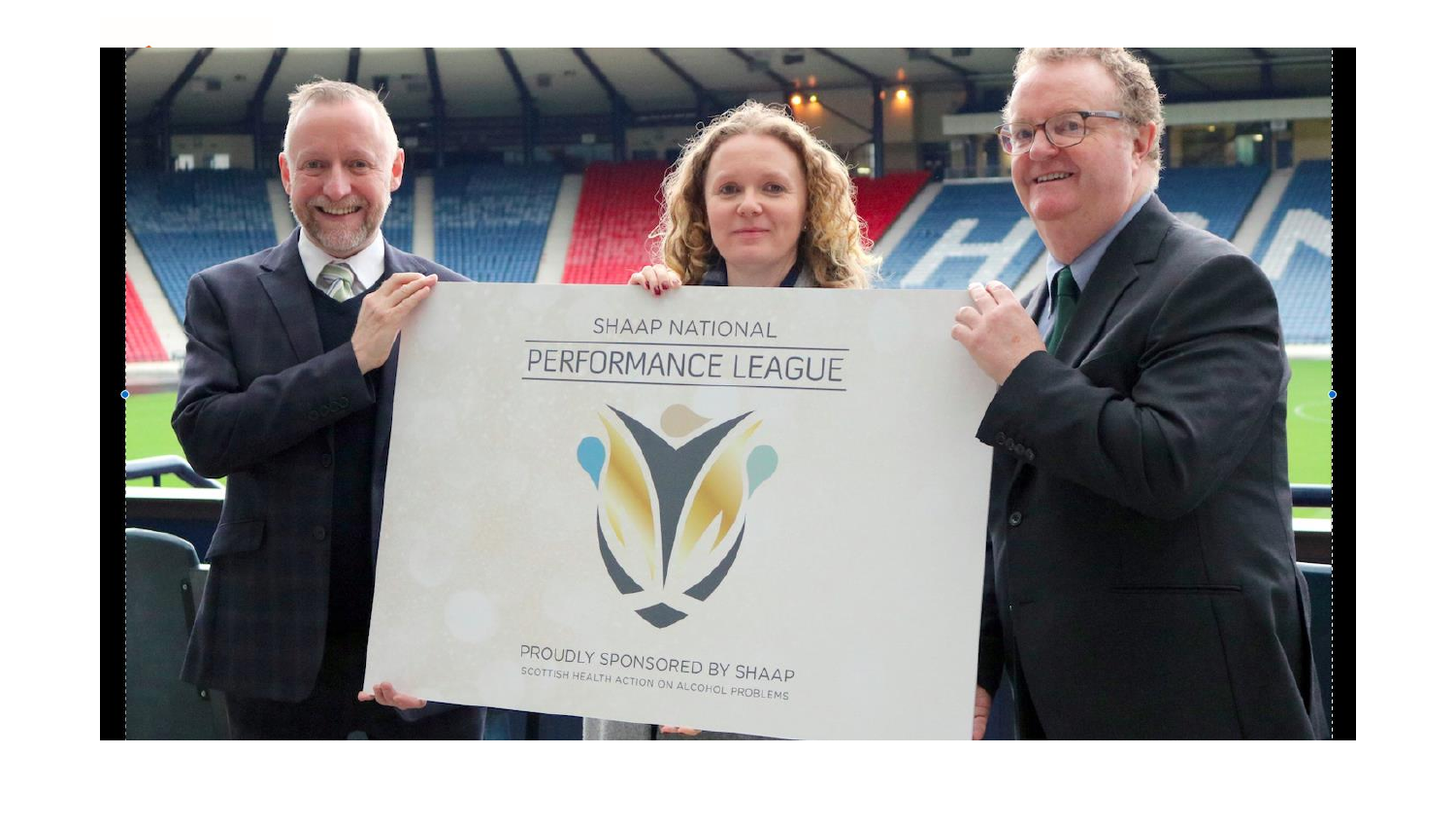### FYFA partners



European Alcohol Policy Alliance



International Youth Health Organization (YHO)



Fundatia Romtens (Romtens), Romania



Scottish Health Action on Alcohol Problems (SHAAP) - Royal College of Physicians of Edinburgh, United Kingdom



Polish State Agency for Prevention of Alcohol-related Problems (PARPA), Poland



Istituto Superiore di Sanità (ISS), Italy

Ehkäisevä päihdetyö (EHYT), Finland

Vereniging voor Alcohol en andere Drugproblemen vzw (VAD), Belgium